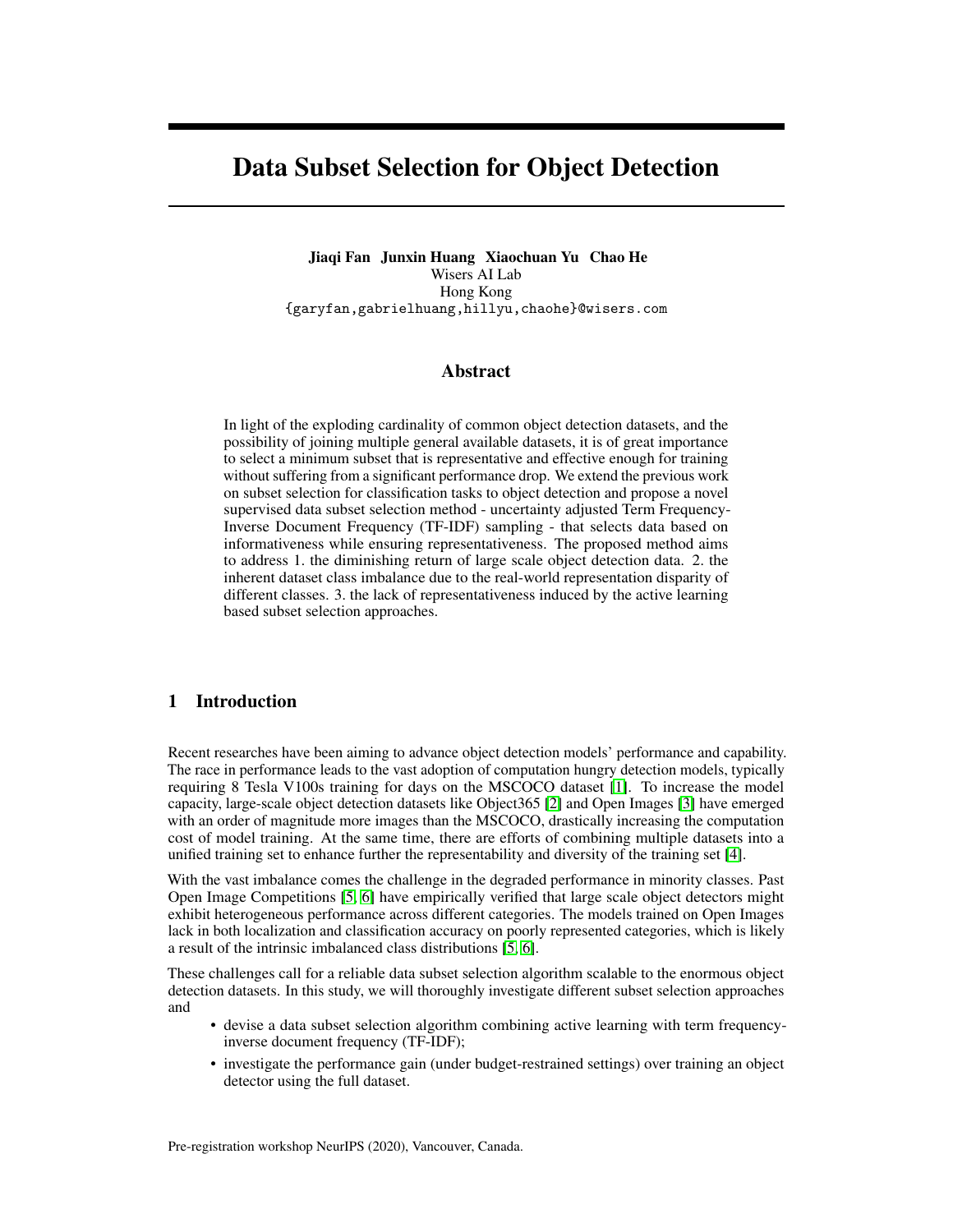# 2 Related work

#### 2.1 Subset selection

Prior work on subset selection has resorted to coresets, submodular functions, and active learning. Coresets aim to produce subsets that best preserve geometric structures, on which the clustering algorithms such as SVM can achieve competitive performance. Recent researches [\[7,](#page-6-6) [8\]](#page-6-7) have formulated subset selection process as constrained submodular optimization. Wei *et al.* [\[7\]](#page-6-6) established connections between two machine learning classifiers, Naive Bayes classifiers and Nearest Neighbour classifiers, and submodular function, making subset selection for these classification tasks viable through greedy optimization [\[9\]](#page-6-8). Settles [\[10\]](#page-6-9) did preliminary studies on active learning for subset selection by iteratively sampling the most informative data. Wei *et al.* [\[7\]](#page-6-6) proposed filtered active submodular selection (FASS), a form of multi-stage mini-batch active learning, for subset selection and achieved admirable results in text categorization and handwritten digits recognition. Later work [\[8\]](#page-6-7) extended FASS to image classification tasks with deep CNNs.

#### 2.2 Near-duplicate image detection with TF-IDF

Chum *et al.* [\[11\]](#page-6-10) extended TF-IDF to a *bag* of visual words image representations for near-duplicate image detection with min-hash algorithms. It proposed a novel similarity measure combining TF-IDF with SIFT features that performs well in a large-scale news video dataset and an image retrieval dataset.

#### 2.3 Safe-screening and determinantal point process

Safe screening, pioneered in [\[12\]](#page-6-11), concerns safely removing non-active features before or during optimization without incurring false negatives. Shibagaki *et al.* [\[13\]](#page-6-12) extend [\[12\]](#page-6-11) by jointly removing non-active features and data samples, while Mialon *et al.* [\[14\]](#page-6-13) investigate a relaxation of the strongly convex objective required by [\[13\]](#page-6-12). It does so by proposing a novel Ellipsoid method compared to the ball-like safe region employed by [\[13\]](#page-6-12).

Assuming negative correlation [\[15\]](#page-6-14) or pairwise repulsion [\[16\]](#page-6-15) in the ground set, determinantal point process (DPP) forms a probability measure over all subsets and aims to produce diverse samples by assigning higher probabilities to sets consisting of dissimilar items.

#### 2.4 Active learning

Active learning taps into the issue of limited labeled data. It has been widely used in classification tasks [\[17–](#page-6-16)[21\]](#page-6-17) and is recently applied to object detection [\[22,](#page-6-18) [23\]](#page-7-0).

At its core, active learning assumes that not all data contribute equally to supervised learning [\[24\]](#page-7-1). It trains a base model on the labeled data, which, with the help of score functions, is subsequently used to decide which set of unlabeled data to be labeled first by an oracle.

Common score functions evaluate samples by informativeness, reflected by the uncertainty of model decisions, and often measured by the entropy of predicted results. It is prone to a lack of representativeness, which motivates researchers to design solutions with both informativeness and representativeness in mind [\[7,](#page-6-6) [25,](#page-7-2) [26\]](#page-7-3), but no such study has been conducted in the object detection setting.

# 3 Problem statement

Consider an object detection dataset V consisting of the set of images  $D = \{I_i \mid i \in \{1, ..., N_I\}\}\$ and the set of bounding box annotations A, where  $I_i$  refers to the  $i_{th}$  image. Hence,  $N_I$  refers to the total number of images in the dataset.  $A = \{ (b_{ij}, c_{ij}) | i \in \{1, ..., N_I\}, j \in \{1, ..., n_i\} \}$ , where  $b_{ij} = (x_{ij}, y_{ij}, w_{ij}, h_{ij})$  and  $c_{ij} \in \{1, \ldots, N_C\}$  denote the bounding box coordinates and the class labels for the box j in the image  $I_i$ , respectively. N<sub>C</sub> refers to the total number of categories and  $n_i$ refers to the total number of the boxes in the image  $I_i$ .

Given a ground set  $V$ , the data subset selection problem in the object detection context concerns selecting an optimal subset of images S out of  $2^{N_I}$  number of subsets  $S_i \subseteq D, i \in \{1, \ldots, 2^{N_I}\}\)$  so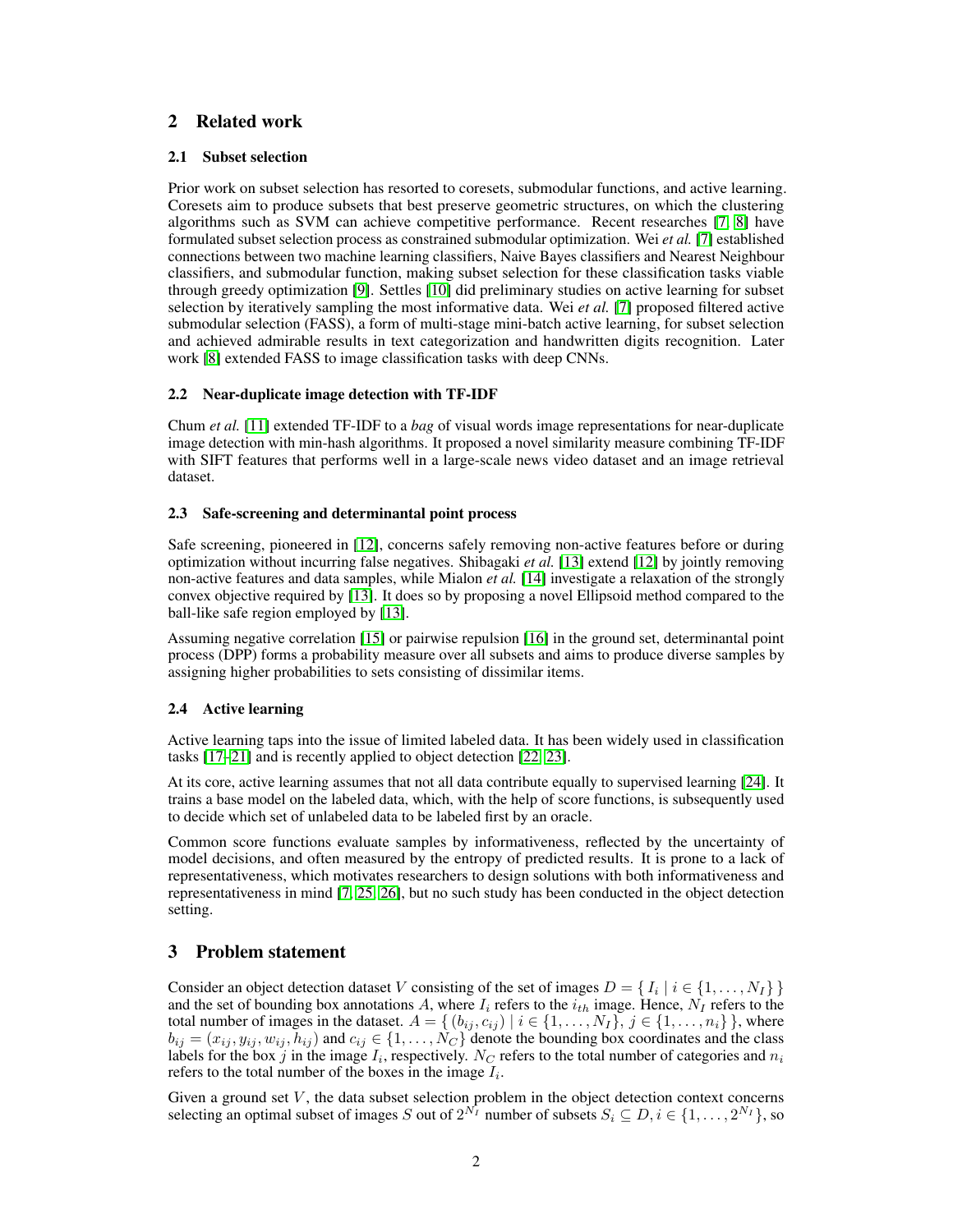that an object detector trained on the subset of annotations,  $B = \{ (b, c) | \text{images in } S \} \subseteq A \text{ suffers}$ minimal performance drop in comparison to one trained on the full annotation A.

# 4 Object detection data subset selection

#### 4.1 Supervised data subset selection with TF-IDF

<span id="page-2-0"></span>As is illustrated in Figure [1,](#page-2-0) the co-existence of bounding boxes and images is akin to the relationship between terms and documents.



Figure 1: Term-document analogous to BBox-image

<span id="page-2-1"></span>For a set of images D and its corresponding annotations A, the TF-IDF score  $\omega_{i,c}$  is calculated for the bounding box instance of class  $c$  in the image  $i$  in equation [1,](#page-2-1)

$$
\omega_{c,i,A,D} = t f_{c,i,A,D} * \log \frac{N_I}{df_{c,A,D}}
$$
\n<sup>(1)</sup>

where  $c \in \{1, \ldots, C\}$  refers to a category,  $i \in \{1, \ldots, I\}$  refers to a sample image. In equation [1,](#page-2-1)  $tf_{c,i}$  is the number of the bounding boxes of category c in the image i, and  $df_c$  is the number of images in D where a bounding box instance in A of category c appears.  $\log \frac{N_I}{df_c}$  is commonly referred to as Inverse Document Frequency (IDF).

Given the TF-IDF of its bounding box instances, an image is ranked within the set of images  $D$  based on the sum of TF-IDF scores for all the unique categories it includes, as in equation [2,](#page-2-2)

<span id="page-2-2"></span>
$$
Q_{i,A,D} = \sum_{c' \in \{1,...,C\}} \omega_{c',i,A,D}
$$
 (2)

For over-populated categories, we rank the images according to the  $Q$  and sample top-t images, as is outlined by algorithm [1.](#page-2-3)

<span id="page-2-3"></span>

|              | <b>Algorithm 1:</b> TF-IDF based training data subset selection with threshold $t$                                                                                                                                                    |  |  |  |  |  |  |
|--------------|---------------------------------------------------------------------------------------------------------------------------------------------------------------------------------------------------------------------------------------|--|--|--|--|--|--|
|              | <b>Data:</b> annotations A, images D, threshold t, category id $c$                                                                                                                                                                    |  |  |  |  |  |  |
|              | <b>Result:</b> the selected subset of annotations B                                                                                                                                                                                   |  |  |  |  |  |  |
|              | $1 \ c \leftarrow 0, B \leftarrow \{\}, D_c \leftarrow \text{all images involving category } c, A_{D_c} \leftarrow \text{all annotations for the set of }$                                                                            |  |  |  |  |  |  |
|              | images $D_c \subseteq D$ ;                                                                                                                                                                                                            |  |  |  |  |  |  |
|              | 2 while $c \neq C$ do                                                                                                                                                                                                                 |  |  |  |  |  |  |
| $\mathbf{3}$ | <b>if</b> the number of images involving category $c > t$ then                                                                                                                                                                        |  |  |  |  |  |  |
|              |                                                                                                                                                                                                                                       |  |  |  |  |  |  |
|              | 4<br>$\boxed{B \leftarrow D_c \text{ sorted in descending order by } Q_{i, A_{D_c}, D_c}, i \in D_c;$<br>$B \leftarrow B \cup A_{top(\overline{D_c}, t)}, top(\overline{D_c}, t) \leftarrow top t \text{ images in } \overline{D_c};$ |  |  |  |  |  |  |
| 6            | else                                                                                                                                                                                                                                  |  |  |  |  |  |  |
|              | 7     $B \leftarrow B \cup A_{\overline{D_c}}$ ;                                                                                                                                                                                      |  |  |  |  |  |  |
| $8 \mid$     | end                                                                                                                                                                                                                                   |  |  |  |  |  |  |
|              | $\bullet \quad c \leftarrow c + 1;$                                                                                                                                                                                                   |  |  |  |  |  |  |
|              | 10 end                                                                                                                                                                                                                                |  |  |  |  |  |  |
|              |                                                                                                                                                                                                                                       |  |  |  |  |  |  |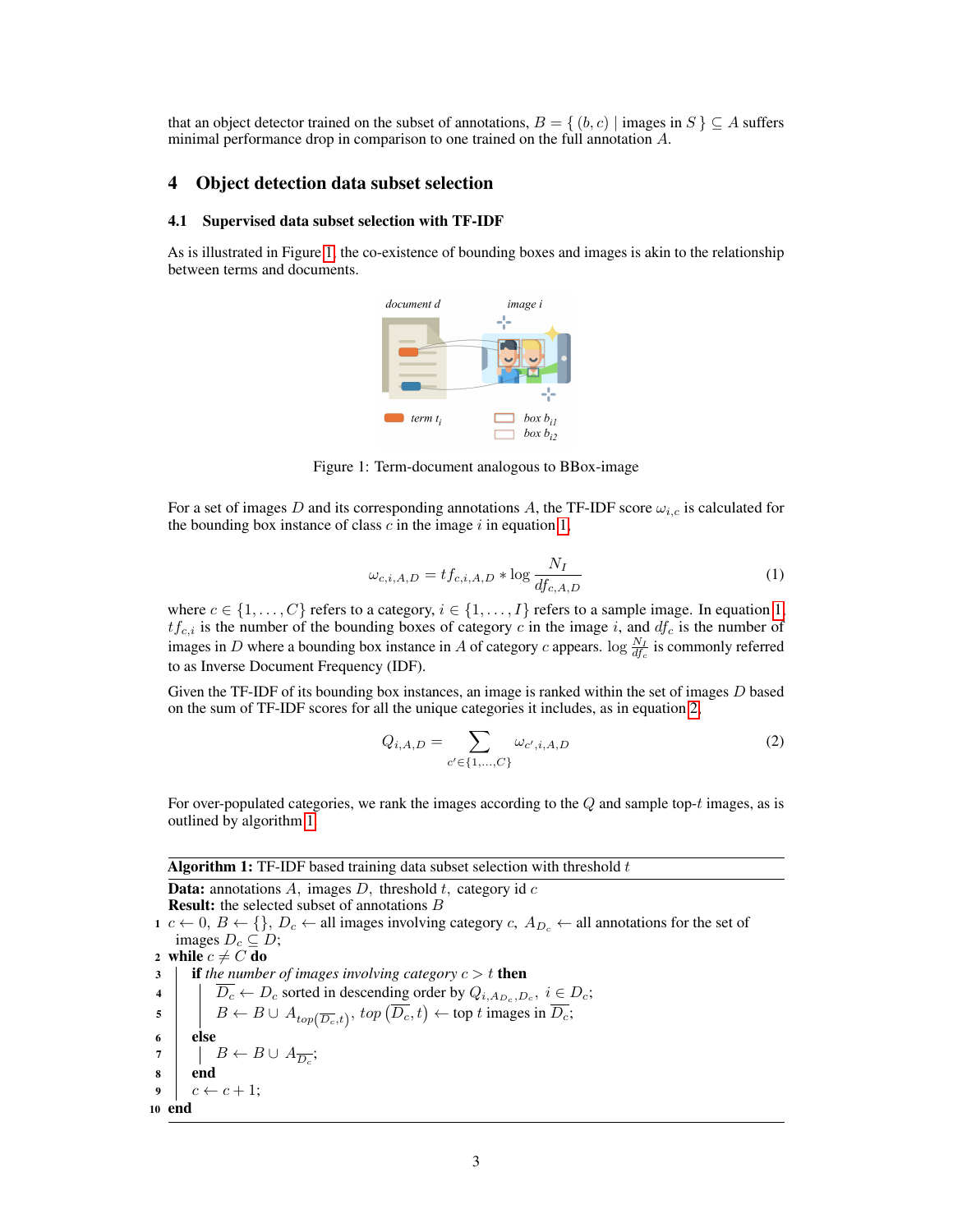#### 4.2 Unsupervised data subset selection with Active Learning

We extend works in submodular active learning [\[27,](#page-7-4) [7,](#page-6-6) [8\]](#page-6-7) to object detection data subset selection. Initially trained on a small subset of labeled training data, an object detection model is used to run inference on the remaining images and produce image scores using various scoring functions [\[23\]](#page-7-0). Top K scored images and their predicted labels are then selected and added to the initial training data to train an improved object detection model. This enrolment procedure is repeated recursively until the desired subset is produced. The greedy optimization process arrives at a good approximation of the optimal solution and guarantees the lower bound of  $\frac{e-1}{e}$  under submodularity set functions [\[28\]](#page-7-5).

Score functions usually measure the uncertainty of the predicted instances. Score functions using the entropy, mutual information (MI), and the entropy of the predicted bounding boxes (Det-Ent) are investigated in [\[23\]](#page-7-0), and the sum of entropy of bounding boxes achieves the best performance in object detection. Adopting the entropy of bounding boxes as the score function and summation as the score aggregation function for each image, the active learning assisted subset selection is summarized in algorithm [2.](#page-3-0)

Algorithm 2: Subset selection using active learning under submodularity constraint

**Data:** initial subset of labeled image  $S_0$ , initial annotations  $B_0$ , iterative enrollment K **Result:** the selected subset of annotations B

1  $n \leftarrow 1, N \leftarrow$  total iterations;

```
2 while n \neq N do
```
3 | train an object detection model  $O_n$  on  $B_{n-1}$ ;

```
4 perform inference on B \setminus B_{n-1} using O_n and calculate scores for S \setminus S_{n-1};
```
5 sort images in  $S \setminus S_{n-1}$  by the aggregated scores;

```
6 S_n \leftarrow S_{n-1} \cup top(S \setminus S_{n-1}, K), B_n \leftarrow box annotations in image set S_n;
```
7  $n \leftarrow n+1$ ;

```
8 end
```
## 4.3 Supervised data subset selection with uncertainty adjusted TF-IDF

The innate lack of representativeness of uncertainty-sampling based subset selection manifests itself in the potentially imbalanced subset sampled by the active learning based approaches. As TF-IDF incorporates representativeness by design, we propose a novel subset selection method, uncertainty adjusted TF-IDF sampling, baking in uncertainty through active learning while taking advantage of the statistical distribution of the full data.

<span id="page-3-1"></span>

Figure 2: The inference results of an image in the MVD [\[29\]](#page-7-6) dataset. The dark yellow boxes visualize model predictions. The dark green boxes are ground truth labels. Note the false negative objects: "Catch Basin", "Manhole", and "Lane Marking - Crosswalk" will cause the score of the image to be undervalued.

**Motivation.** Brust *et al.* [\[30\]](#page-7-7) empirically showed that active learning is susceptible to class imbalance. In the active learning setting, the aggregated score of the image shown in Figure [2](#page-3-1) will be underestimated, leading to poor representation in the selected subset of the classes where the detection model often fails, which would, in turn, hamper the performance of the models trained on the subset.

To deal with the under-represented classes, we propose to utilize the global representation embedded in the TF-IDF score and dynamically adjust TF-IDF with the class performance of the active learning model. Notably, the uncertainty adjusted TF-IDF is calculated on the full annotation A rather than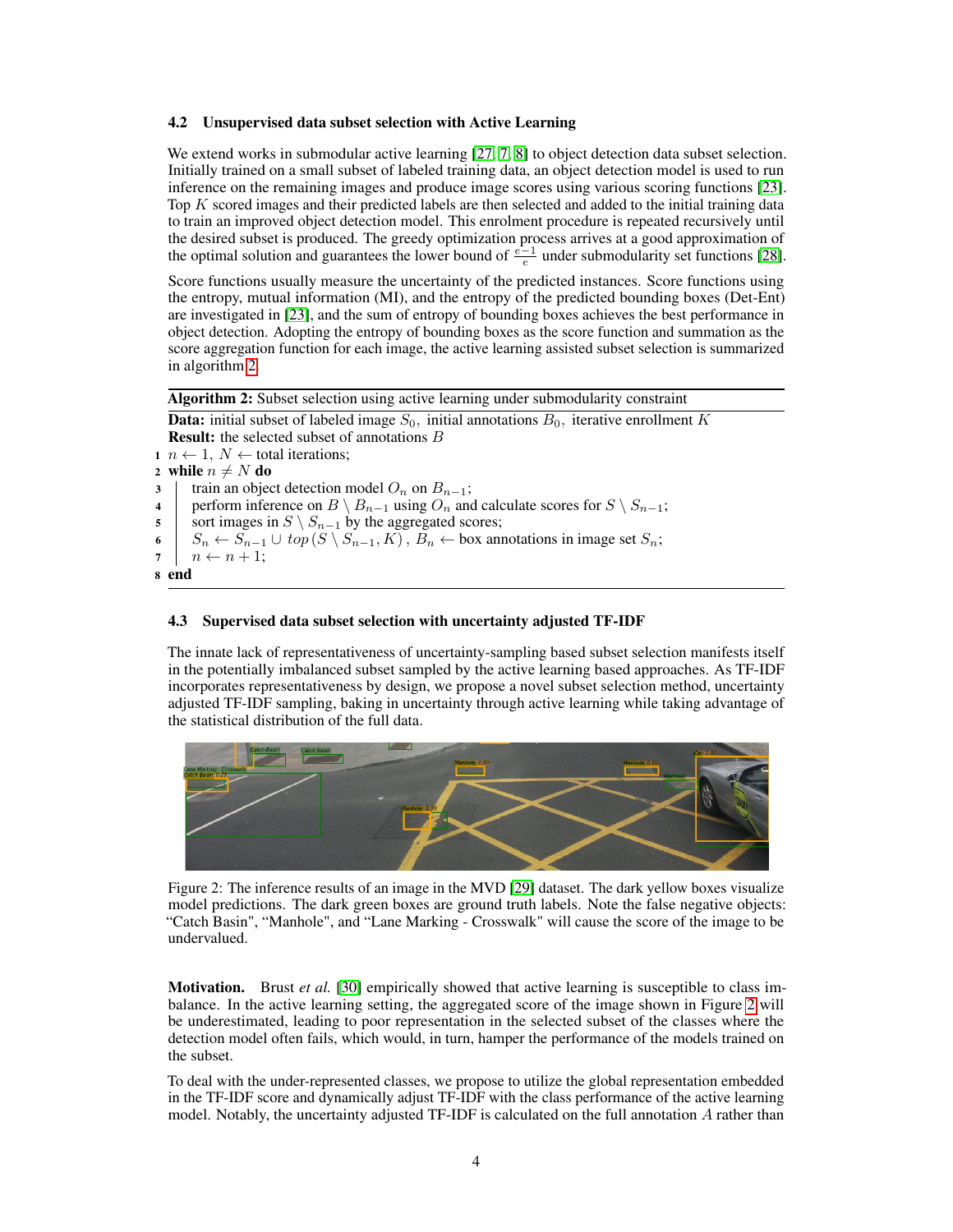the subset  $B$  to avoid worsening the insufficient representation during active learning. Thus, the uncertainty adjusted TF-IDF preserves the representativeness while utilizing informativeness.

Credibility adjusted TF-IDF. In NLP, to account for certain tokens having a greater influence on the document classification result, the credibility-adjusted TF-IDF [\[31\]](#page-7-8) resorts to assign more weights to higher impact tokens. The credibility-adjusted term frequency (TF) takes the form of equation [3,](#page-4-0)

<span id="page-4-1"></span><span id="page-4-0"></span>
$$
\overline{tf}_{i,d} = (0.5 + \hat{s}_i) * tf_{i,d} \tag{3}
$$

while the IDF remains as is.  $\hat{s_i}$  is a smoothed credibility score derived from Buhlmann credibility adjustment [\[32\]](#page-7-9), measuring the effect token i has on the binary classification of document d.

Uncertainty adjusted TF-IDF. Inspired by credibility adjusted TF-IDF in the text classification settings, the uncertainty adjusted TF-IDF is formulated in equation [4,](#page-4-1)

$$
\omega'_{c,i,A,D} = (1.5 - \frac{AP_{c,B}}{2}) * tf_{c,i,A,D} * \log \frac{N_I}{df_{c,A,D}}
$$
(4)

where  $AP_{c,B} \in [0,1]$  denotes the mean Average Precision (mAP) on class c of a model trained on the annotations  $\tilde{B}$ . It is re-calibrated to assign greater weights to poorly performed classes.

The subset selection process follows that of algorithm [2](#page-3-0) except step 5 and 6. After training an object detection model, its performance  $(AP)$  is evaluated on the validation set and used for calculating  $\omega'$ . With the aggregation function in equation [2,](#page-2-2) we derive the adjusted aggregated score  $Q_i$  for each image. At each iteration, the images are sampled in descending order of the aggregated scores.

#### 5 Experiments Protocol

#### 5.1 Datasets and implementation details

We plan to perform experiments on OID for its extensive coverage and well-documented benchmark results. COCO and MVD will also be included. Regarding detectors, we will adopt Faster-RCNN [\[33\]](#page-7-10) FPN [\[34\]](#page-7-11) with backbone ResNet50 [\[35\]](#page-7-12). For model training, we will adopt SGD with warm-up, an initial learning rate of 0.00125 \* batch size, cosine learning rate schedule, and 12 total epochs per iteration. Other hyperparameters will follow related work.

#### 5.2 Subset selection methods and baselines

To compare different subset selection methods, we train models on the subset selected by TF-IDF, uncertainty adjusted TF-IDF, and active learning. The initial seeded dataset for active learning is randomly selected.

At iteration  $n$  of each subset selection method, an identical model pre-trained on MSCOCO will be trained on the subset obtained at iteration  $n$  for 12 epochs, simulating a limited budget. After the training is completed, the model will perform inference on the remaining training data  $S \setminus S_{n-1}$  and enroll K images to form the desired subset  $S_n$ . The testing results on the held-out test set across different subset selection methods per iteration will be updated to Table [1](#page-5-0) and plotted in Figure [3a.](#page-4-2)

<span id="page-4-2"></span>



(a) The training loss and validation accuracy. (b) Performance against run time.

Figure 3: Plots visualizing convergence and run time.

Table 1 will also include the performance of a baseline model trained on the full training data, denoted *full baseline*, and a *random baseline*, where images are randomly selected at each iteration. Additional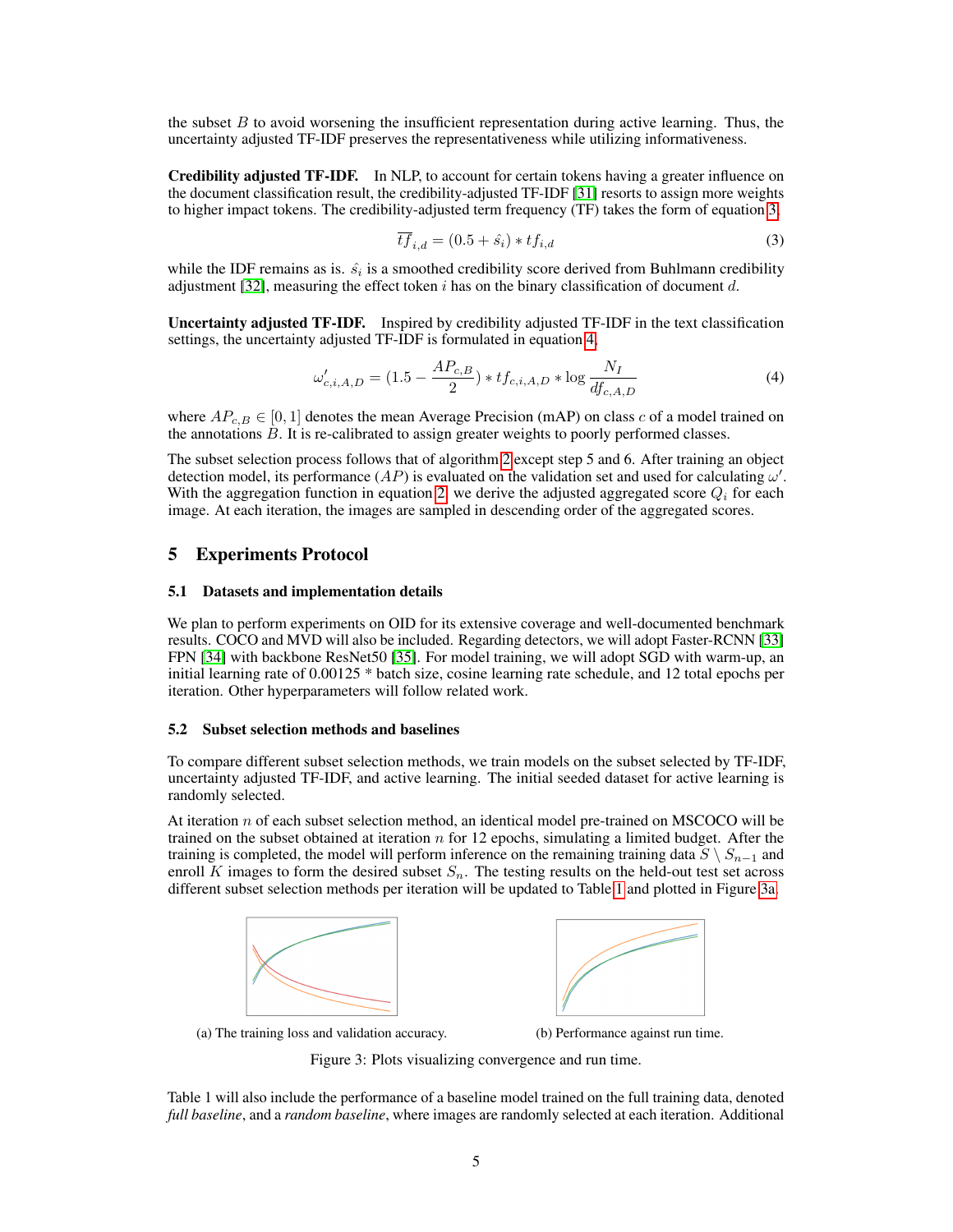<span id="page-5-0"></span>

|                                 | mAP at subset selection iteration $n$ |     |     |     |                 |
|---------------------------------|---------------------------------------|-----|-----|-----|-----------------|
| <b>Subset selection methods</b> |                                       |     | 3   |     | $N$ (full data) |
| random baseline                 |                                       |     |     |     |                 |
| active learning (Det-Ent)       |                                       |     |     |     |                 |
| $tf$ - $idf$                    |                                       |     |     |     |                 |
| uncertainty-adjusted tf-idf     |                                       |     |     |     |                 |
| DPP                             |                                       |     |     |     |                 |
| full baseline                   | N/A                                   | N/A | N/A | N/A |                 |

Table 1: To be reported: the performance (mAP) on the OID held-out validation set.

<span id="page-5-1"></span>

| mAP                                | mAP                 | mAP                                      |  |  |
|------------------------------------|---------------------|------------------------------------------|--|--|
| random                             | Det-Ent             | seed 1                                   |  |  |
| $tf$ - $idf$                       | total loss          | seed 2                                   |  |  |
| (a) Initial training data - selec- |                     | seed 3<br>mean                           |  |  |
|                                    | (b) Score functions |                                          |  |  |
| tion approach                      |                     | std                                      |  |  |
|                                    |                     | (c) Initial data seeds - active learning |  |  |

|        | mAP |
|--------|-----|
| seed 1 |     |
| seed 2 |     |
| seed 3 |     |
| mean   |     |
| std    |     |

(d) Initial data seeds - adj. TF-IDF

Table 2: Ablation studies.

subset selection experiments using determinantal point process will also be conducted, resulting in a total of 11 runs.

The inclusion of baseline experiments will give us a better idea regarding how the proposed methods affect the performance given limited computational resources. To illustrate this, we will plot Pareto curves depicting performance over total training and subset selection time in Figure [3b.](#page-4-2)

#### 5.3 Ablation studies

Initial seeded training data. To investigate the impact the initial seeded training data has on the performance of active learning, we compare the performance with randomly selected initial data against TF-IDF sampled initial training data in Table [2a.](#page-5-1)

Score functions for active learning. We opt to have total loss as an alternative score function to the active learning approach with Det-Ent score function (Table [2b\)](#page-5-1).

Varied random seeds. To account for the variance induced by randomness, we will perform multiple runs with different random seeds (Table [2c](#page-5-1) and [2d\)](#page-5-1).

# 6 Discussions

This paper proposes a novel supervised data subset selection method that selects data based on informativeness while ensuring representativeness. The planned experiments will provide new insights into budget-limited imbalanced object detection.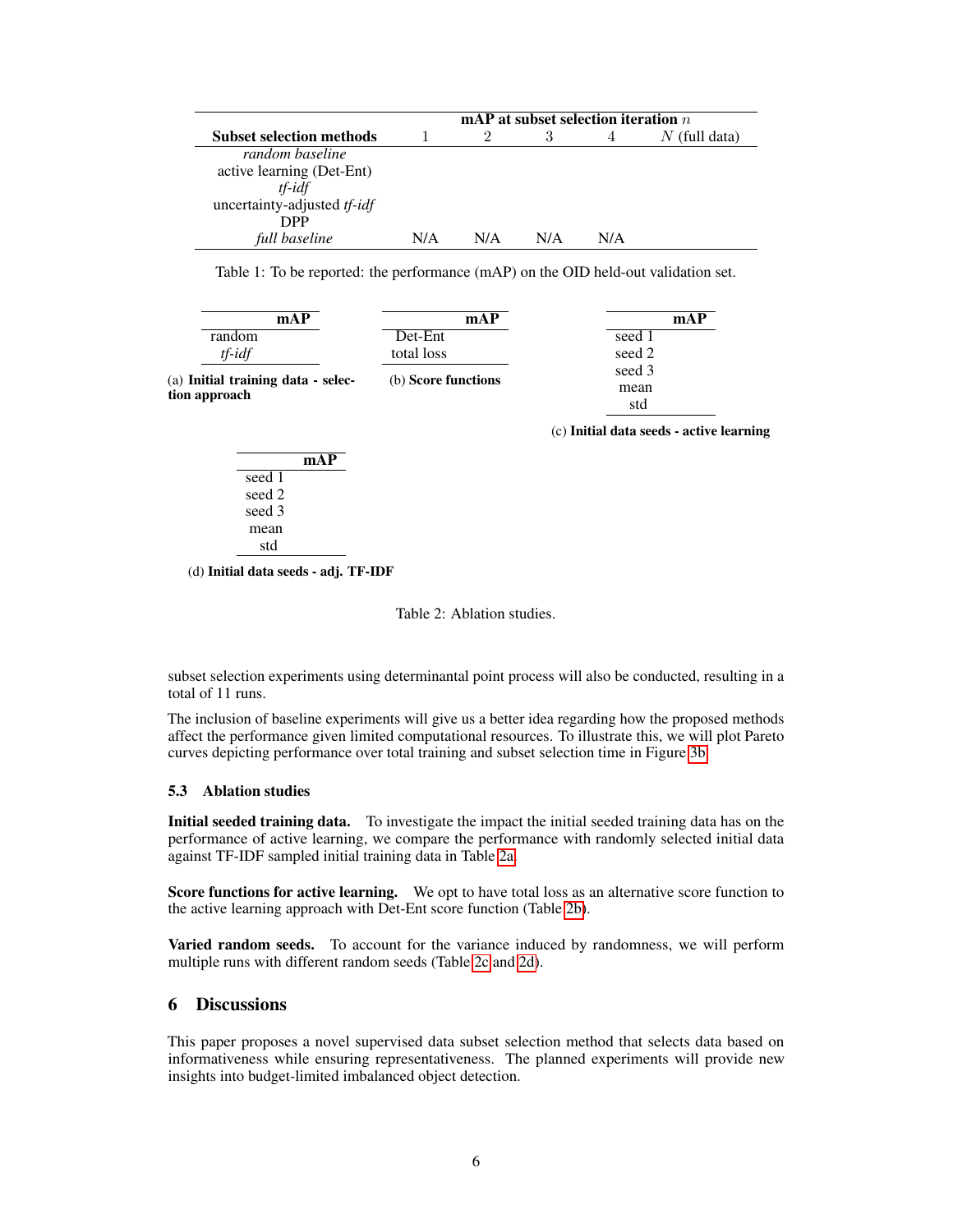#### References

- <span id="page-6-0"></span>[1] Lin, T.-Y., M. Maire, S. Belongie, et al. Microsoft coco: Common objects in context, 2015.
- <span id="page-6-1"></span>[2] Shao, S., Z. Li, T. Zhang, et al. Objects365: A large-scale, high-quality dataset for object detection. In *Proceedings of the IEEE international conference on computer vision*, pages 8430–8439. 2019.
- <span id="page-6-2"></span>[3] Kuznetsova, A., H. Rom, N. Alldrin, et al. The open images dataset v4. *International Journal of Computer Vision*, 128(7):1956–1981, 2020.
- <span id="page-6-3"></span>[4] Zendal, O., H. A. Alhaija, R. Benenson, et al. Robust vision challenge 2020, 2020.
- <span id="page-6-4"></span>[5] Liu, Y., G. Song, Y. Zang, et al. 1st place solutions for openimage2019–object detection and instance segmentation. *arXiv preprint arXiv:2003.07557*, 2020.
- <span id="page-6-5"></span>[6] Akiba, T., T. Kerola, Y. Niitani, et al. Pfdet: 2nd place solution to open images challenge 2018 object detection track. *arXiv preprint arXiv:1809.00778*, 2018.
- <span id="page-6-6"></span>[7] Wei, K., R. Iyer, J. Bilmes. Submodularity in data subset selection and active learning. In *International Conference on Machine Learning*, pages 1954–1963. 2015.
- <span id="page-6-7"></span>[8] Kaushal, V., R. Iyer, S. Kothawade, et al. Learning from less data: A unified data subset selection and active learning framework for computer vision. In *2019 IEEE Winter Conference on Applications of Computer Vision (WACV)*, pages 1289–1299. IEEE, 2019.
- <span id="page-6-8"></span>[9] Aardal, K., C. Van Hoesel. Polyhedral techniques in combinatorial optimization i: Theory. *Statistica Neerlandica*, 50(1):3–26, 1996.
- <span id="page-6-9"></span>[10] Settles, B. Active learning literature survey. Tech. rep., University of Wisconsin-Madison Department of Computer Sciences, 2009.
- <span id="page-6-10"></span>[11] Chum, O., J. Philbin, A. Zisserman, et al. Near duplicate image detection: min-hash and tf-idf weighting. In *BMVC*, vol. 810, pages 812–815. 2008.
- <span id="page-6-11"></span>[12] Ghaoui, L. E., V. Viallon, T. Rabbani. Safe feature elimination for the lasso and sparse supervised learning problems, 2011.
- <span id="page-6-12"></span>[13] Shibagaki, A., M. Karasuyama, K. Hatano, et al. Simultaneous safe screening of features and samples in doubly sparse modeling. vol. 48 of *Proceedings of Machine Learning Research*, pages 1577–1586. PMLR, New York, New York, USA, 2016.
- <span id="page-6-13"></span>[14] Mialon, G., J. Mairal, A. d'Aspremont. Screening data points in empirical risk minimization via ellipsoidal regions and safe loss functions. In S. Chiappa, R. Calandra, eds., *Proceedings of the Twenty Third International Conference on Artificial Intelligence and Statistics*, vol. 108 of *Proceedings of Machine Learning Research*, pages 3610–3620. PMLR, Online, 2020.
- <span id="page-6-14"></span>[15] Kulesza, A., B. Taskar. Determinantal point processes for machine learning. *arXiv preprint arXiv:1207.6083*, 2012.
- <span id="page-6-15"></span>[16] Cho, S., L. Lebanoff, H. Foroosh, et al. Improving the similarity measure of determinantal point processes for extractive multi-document summarization. *arXiv preprint arXiv:1906.00072*, 2019.
- <span id="page-6-16"></span>[17] Holub, A., P. Perona, M. C. Burl. Entropy-based active learning for object recognition. In *2008 IEEE Computer Society Conference on Computer Vision and Pattern Recognition Workshops*, pages 1–8. 2008.
- [18] Joshi, A. J., F. Porikli, N. Papanikolopoulos. Multi-class active learning for image classification. In *2009 IEEE Conference on Computer Vision and Pattern Recognition*, pages 2372–2379. 2009.
- [19] Kapoor, A., K. Grauman, R. Urtasun, et al. Gaussian processes for object categorization. *International Journal of Computer Vision*, 88(2):169–188, 2010.
- [20] Li, X., Y. Guo. Adaptive active learning for image classification. In *2013 IEEE Conference on Computer Vision and Pattern Recognition*, pages 859–866. 2013.
- <span id="page-6-17"></span>[21] Vijayanarasimhan, S., K. Grauman. Cost-sensitive active visual category learning. *International Journal of Computer Vision*, 91:24–44, 2011.
- <span id="page-6-18"></span>[22] Roy, S., A. Unmesh, V. P. Namboodiri. Deep active learning for object detection. In *BMVC*, page 91. 2018.